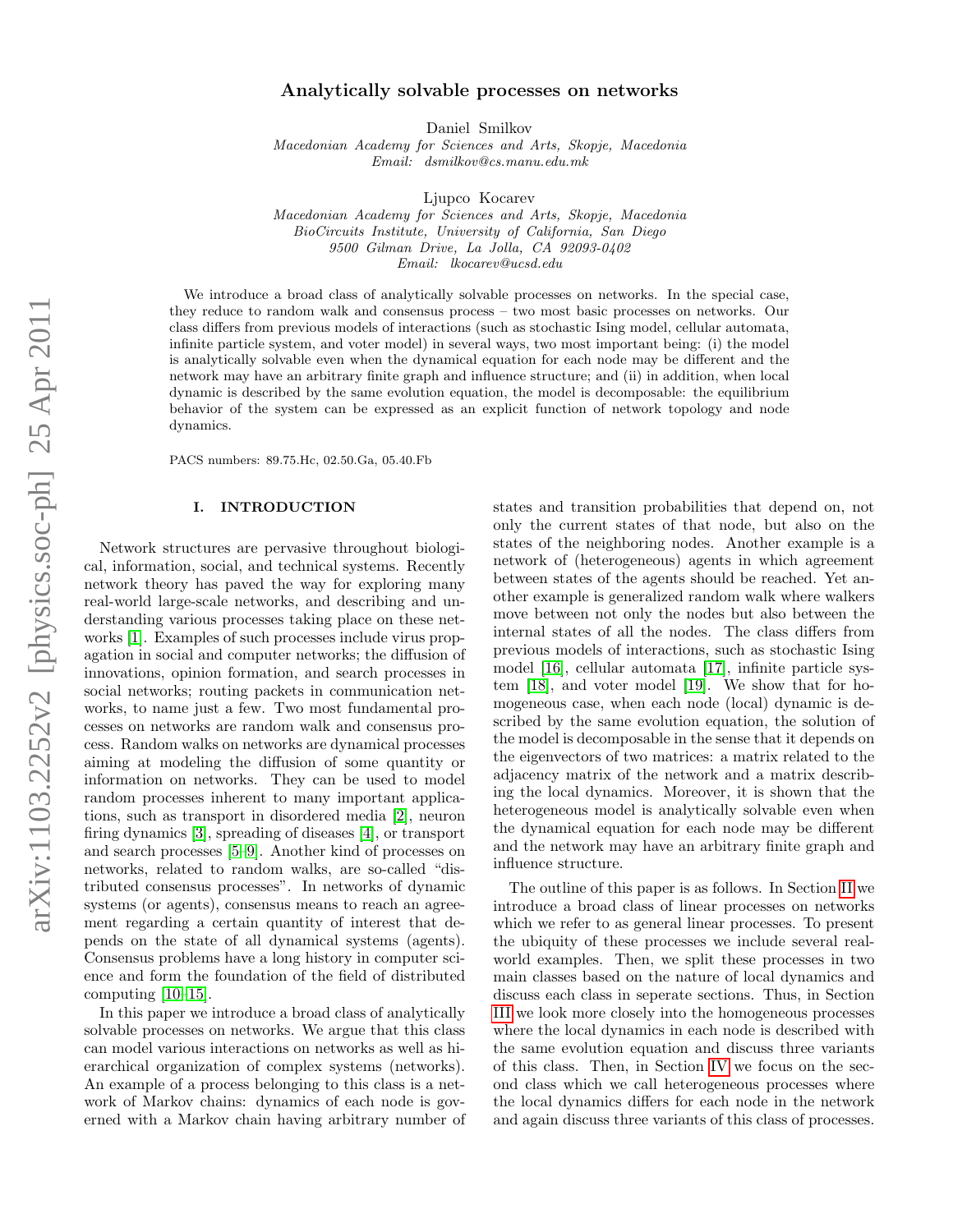Section [V](#page-6-0) shows how linear processes on networks can be used to model and/or to understand interactions on hierarchical complex systems. Lastly, in Section [VI](#page-8-7) we conclude our paper.

## <span id="page-1-0"></span>II. LINEAR PROCESSES ON NETWORKS

In the following, we focus on undirected, connected and non-bipartite networks, which are described by their  $N \times N$  symmetric adjacency matrix  $A = [a_{ij}]$ , where N is the number of nodes. By definition,  $a_{ij}$  is the topological weight of the edge *ij*. The strength  $s_i = \sum_j a_{ij}$  of node  $i$  is the total weight of the links connected to it. If the network is unweighted,  $s_i$  is simply the degree of node *i*.  $W = \sum_{ij} a_{ij}/2$  is the total weight in the network.

The simplest dynamical processes on networks are linear processes:

<span id="page-1-5"></span>
$$
x_i(t+1) = \sum_j b_{ij} x_j(t),
$$
 (1)

where the evolution of a quantity  $x_i$ , associated to node  $i$ , is driven by  $B = [b_{ij}]$ , a matrix related to the adjacency matrix A. Here we focus on two related linear processes: unbiased random walk and consensus. Both processes can be written in more compact form as:

<span id="page-1-1"></span>
$$
\mathbf{x}(t+1) = B\mathbf{x}(t),\tag{2}
$$

where  $\mathbf{x} = [x_1, \dots, x_N]^T$  is column vector of length N. The difference between the two processes is that for random walk B is column stochastic,  $b_{ij} = a_{ij}/s_j$ , and for consensus B is row stochastic,  $b_{ij} = a_{ij}/s_i$ . The processes converge to

<span id="page-1-2"></span>
$$
\mathbf{x}(t) = B^t \mathbf{x}(0) \rightarrow \begin{cases} (\pi \otimes \mathbf{1}_N^T) \mathbf{x}(0) & \text{random walk} \\ (\pi^T \otimes \mathbf{1}_N) \mathbf{x}(0) & \text{consensus} \end{cases}
$$

$$
= \begin{cases} \pi \mathbf{1}_N^T \mathbf{x}(0) = \pi ||\mathbf{x}(0)|| \\ \mathbf{1}_N \pi^T \mathbf{x}(0) \end{cases}
$$
(3)

where  $\pi$  is the dominant eigenvector of B,  $\mathbf{1}_N$  is a length N column vector of 1, and  $C \otimes D$  is a Kronecker product of matrices (or vectors)  $C$  and  $D$ . We see that the solution of consensus depends on the initial vector  $\mathbf{x}(0)$ , and each node's opinion converges to a mixture of the initial opinions in the network. However, the random walk solution, which gives the fraction of time random walkers spent in each node, depends only on the number of concurrent random walkers in the graph, i.e.  $\|\mathbf{x}(0)\| = \sum_{i=1}^{N} x_i(0)$ . Also, the number of walkers is consistent in time,  $\|\mathbf{x}(t+1)\| = \|\mathbf{x}(t)\|$ , and it is usually 1, while in consensus processes, the aggregated opinion in the network changes with time and lacks consistency.

The main purpose of this work is to generalize the model [\(2\)](#page-1-1) and the result [\(3\)](#page-1-2). To do this, we assume that node *i* is not described with a scalar quantity, rather a vector of quantities is associated to the node. We now

consider two main approaches that take advantage of this generalization. The first approach is to consider each node i as a complex system with local behavior described with equation

<span id="page-1-4"></span>
$$
\mathbf{x}_i(t+1) = D_{ii}\mathbf{x}_i(t) \tag{4}
$$

where  $\mathbf{x}_i = [x_i^1 \ x_i^2 \dots x_i^{m_i}]^T$  is a nonnegative  $m_i$ dimensional column vector and  $D_{ii}$  is  $m_i \times m_i$  stochastic matrix. Let as above  $B$  be a stochastic  $N \times N$  matrix related to the adjacency matrix A. We allow  $b_{ii} \neq 0$ .  $b_{ij}$  contains information about the connection between nodes  $i$  and  $j$  in the network. Then, for each pair of nodes i and j, let  $D_{ij}$  be an  $m_i \times m_j$  nonnegative matrix such that each row (column) of  $D_{ij}$  sums up to 1. Matrix  $D_{ij}$  describes the dynamics between nodes i and j. Assume that the evolution of each node variables has the following linear form:

<span id="page-1-3"></span>
$$
\mathbf{x}_i(t+1) = \sum_{j=1}^N b_{ij} D_{ij} \mathbf{x}_j(t), \qquad (5)
$$

for all  $i = 1, \ldots, N$ . The second approach is to consider a network with  $N$  nodes, with each node  $i$  actually being a network with  $m_i$  internal nodes. Thus, the total number of nodes in this network of networks is  $m_1 + \ldots + m_N$ . In this case,  $D_{ij}$  are  $m_i \times m_j$  nonnegative matrices derived from the internal structure (topology) of the network  $i$  as well as from the connections among the networks  $i$  and j. Again, we consider the simplest dynamical processes on this network of networks which is a linear process described with Eq. [\(5\)](#page-1-3).

In this paper we show that the model [\(5\)](#page-1-3) is simple enough so that it is analytically solvable, yet it is rich enough so it encounters various phenomena. In particular, when  $m_i = 1$  for all i, the model reduces to two basic processes on networks: random walk and consensus. The model [\(5\)](#page-1-3) consists of a network of nodes, each with states that evolve over time. The evolution of the states at a node depends on the current states of that node as well as on the states of the neighboring nodes. The graph structure is described by the matrix  $B$  and the influence structure is described by the matrix  $B$  and the matrices  $D_{ij}$ . Note that when  $b_{ii} = 1$  for all i, [\(5\)](#page-1-3) reduces to N un-connected systems [\(4\)](#page-1-4). From now on, let  $\mathbf{x} = [\mathbf{x}_1 \dots \mathbf{x}_N]^T$ be a column vector of length  $m_1 + \ldots + m_N$  and should not be confused with  $x$  from model  $(1)$ .

We now present several examples which also serve as our motivation for this work.

**Example 1.** In a network with  $N$  nodes, assume that each node *i* is actually a network with  $m_i$  internal nodes. Thus, the total number of nodes in the network of networks is  $m_1 + \ldots + m_N$ . We are studying 2-step random walk where the walker makes a 2-step decision for where to go; first, it decides to jump to one of the external nodes having in mind the current external node, and then decides to jump to one of the internal nodes within the selected external node, this time having in mind the current internal node. To illustrate this further, we depict an example in Fig. [1](#page-2-0) where the 2-step hierarchy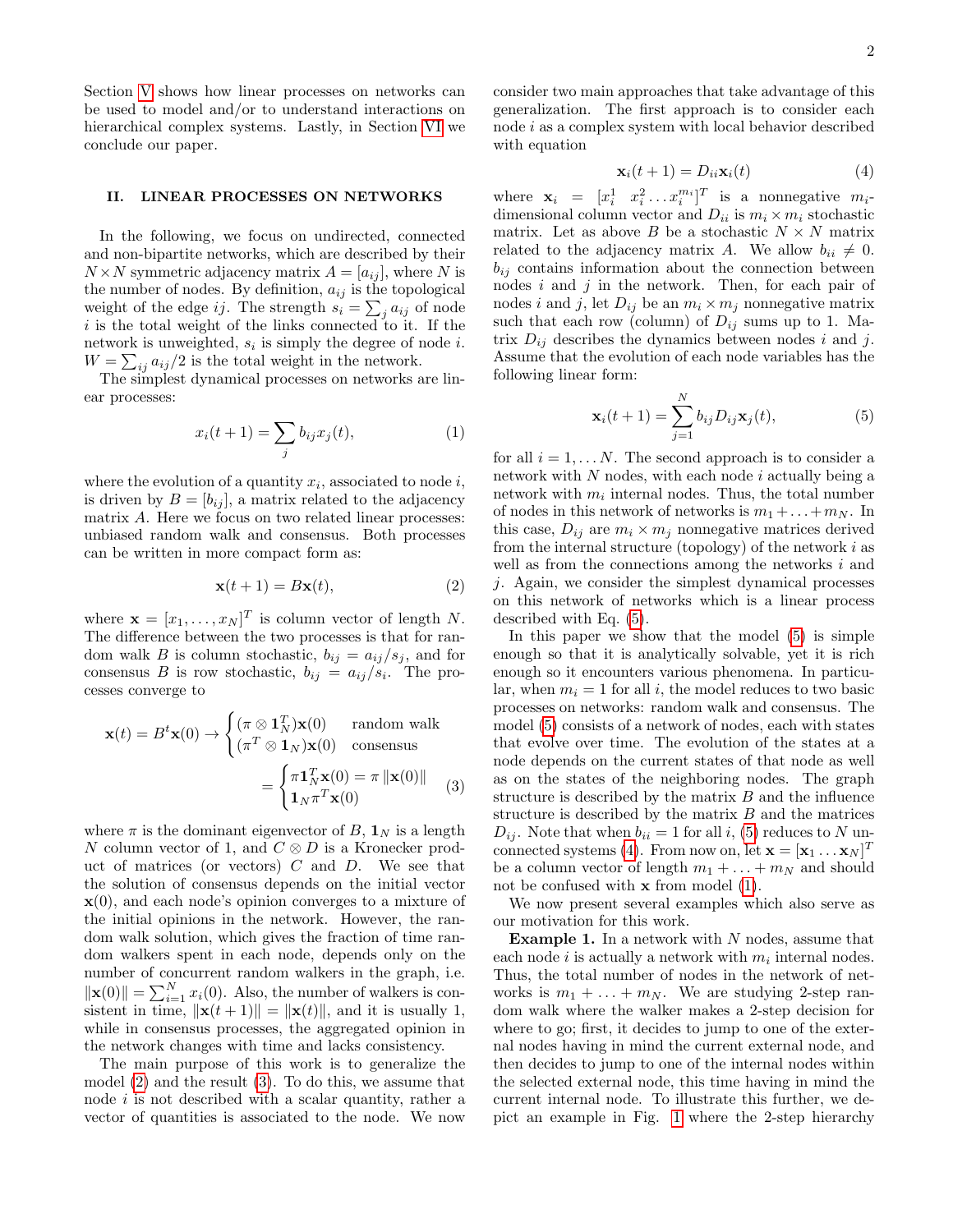consists of countries and cities within the countries respectively. A random walker travels across cities by first choosing a country having in mind the current country, then a city within the chosen country having in mind the current city he is in. We denote with  $b_{ij}$  the transition probability from country  $j$  to country  $i$  and with  $d_{ij}^{kl}$  the transition probability from *l*-th city in country j to k-th city in country i.  $b_{ii}$  can be though of as the absorbing factor for country  $i$ , i.e. some countries can be more attractive than others and thus, more difficult for walkers to leave them. For convenience, we create matrices  $B = [b_{ij}]$  and  $D_{ij} = [d_{ij}^{kl}]$ . Since the walker has to make a separate decision in each step, matrices  $B$  and  $D_{ij}$  for all  $i, j$  are column stochastic. Then, encoding with vector  $\mathbf{x}_i(t) = [x_i^1(t) \ x_i^2(t) \dots x_i^{m_i}(t)]$  the expected density of random walkers in the  $m_i$  cities in country i, the evolution of the random walker gets the form Eq. [\(5\)](#page-1-3).



<span id="page-2-0"></span>FIG. 1. 2-step random walk where a walker makes a 2-step decision for where to go; it first chooses a country, then a city within that country. Dashed lines depict the probabilities for jumping from Paris to any other city and solid lines depict the transition probabilities from France to any other country. Labels on dashed lines (except one) are omitted for clarity.

**Example 2.** In a network with  $N$  nodes, assume that each node i corresponds to a Markov chain with  $m_i$  states described by the vector  $x_i$ . We are studying a network of Markov chains with transition probabilities that depend on, not only the current states of that node, but also on the states of the neighboring nodes. To illustrate this further, we depict an example in Fig. [2](#page-2-1) where nodes correspond to physical locations, and each node can be in one of the 3 states describing the weather in that location : sun, rain and snow respectively. Therefore, each location i represents an internal Markov chain with  $m_i = m = 3$  states. Let  $D_{ii}$  be a column stochastic transition matrix for the internal Markov chain in location *i*. Thus, matrix  $D_{ii}$  describes the local dynamics for location i. Additionally, assume that the local weather can be affected by the weather in neighboring locations.

Let  $b_{ij}$  denote the relative influence location j has on location i. This influence can be based on an arbitrary information such as proximity. Some locations have more stable weather that others, thus  $b_{ii}$  can denote the stability of the weather in location  $i$ . The r-th row in matrix  $B = [b_{ij}]$  contains the relative influences locations have on location  $r$  and, unlike in example 1, here  $B$  is row stochastic. Furthermore, it is not uncommon to think for example that snowing in a neighboring location can increase the local probability of rain, and not just snow. To include this information, we add  $3 \times 3$   $(m_i \times m_j)$  column stochastic transition matrix  $D_{ij}$  with  $d_{ij}^{kl}$  denoting the transition probability from state  $l$  in location  $j$  to state k in location i. Thus, matrices  $D_{ij}$  together with matrix B describes the global dynamics in the network. The evolution of this system can also be described with Eq. [\(5\)](#page-1-3). We stress again that this system differs from the one in example 1 since, here  $B$  is row stochastic, where in example 1, B is column stochastic.



<span id="page-2-1"></span>FIG. 2. Network of Markov chains describing weather dynamics. Each node (physical location) corresponds to a Markov chain with 3 internal states: "sun", "snow" and "rain". Dashed lines depict the local transition probabilities. Solid lines depict inter-node transition probabilities (only those from "sun" state in node 3 are shown for clarity). Dashdotted lines depict the influences neighboring nodes have on node 1 and are based on geographical proximity.

Example 3. Assume a model of opinion formation in a network of N people where people discuss matters on  $m_i = m$  topics and the opinion of person i at time t is denoted by *m*-dimensional vector  $\mathbf{x}_i(t)$  where  $x_i^k$  contains the opinion on  $k$ -th topic. People communicate and exchange their opinion with others. Since a person listens to (trusts) some people more than others, we use  $N \times N$ matrix  $B$  where  $b_{ij}$  denotes the relative influence person j has on person i. Here,  $b_{ii}$  can describe the stubbornness (ressistance to other people's opinion) of person i. Consequently, the r-th row in matrix  $B = [b_{ij}]$  contains the relative influences people have on person  $r$ , and thus,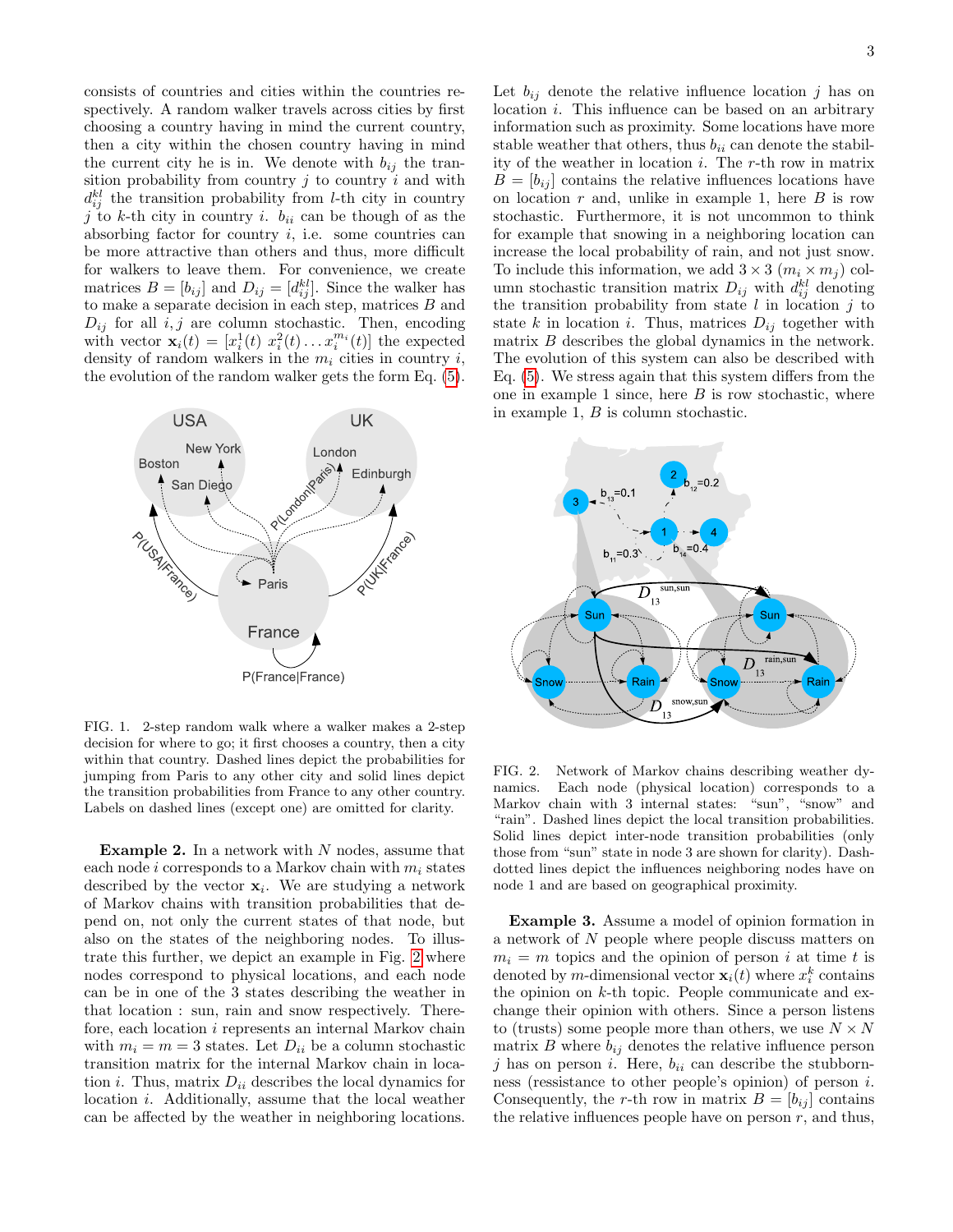sums to 1. Each person's opinion is a combination of  $m$  topics and interactions can be more complex where the opinion of one topic can be influenced not only by opinions in the same topic, but also opinions of different topics as well. To incorporate this, we introduce  $m \times m$ matrix  $D_{ij} = D$  which describes the dynamics of how opinions change after interaction. More specifically, let the opinion on r-th topic be a weighted average of the opinions of other topics with the weights encoded in the r-th row of matrix D. Please note that unlike the first two examples, here matrix D (describing local dynamics) is row stochastic. This model can also be described with Eq.  $(5)$ .

### <span id="page-3-0"></span>III. HOMOGENEOUS LINEAR PROCESSES

We first consider the case:  $m_i = m$  and  $D_{ij} = D \neq I_m$ where  $I_m$  is  $m \times m$  identity matrix. This corresponds to processes that are homogeneous meaning that the local dynamics in each node is described with the same evo-lution equation. Equations [\(5\)](#page-1-3), for  $i = 1, \ldots N$ , can be rewritten as

<span id="page-3-1"></span>
$$
\mathbf{x}(t+1) = (B \otimes D)\,\mathbf{x}(t) \equiv H\mathbf{x}(t) \tag{6}
$$

Assume that both matrices B and D are stochastic, not necessarily irreducible, and their dominant eigenvectors are  $\pi$  and  $\rho$  respectively. Also assume that  $\pi$  and  $\rho$  are normalized so that  $\|\pi\| = \|\rho\| = 1$ . Analogous to the random walk/consensus case, here we observe 4 models, for each combination of row/column stochastic matrices B and D. In the rest of the paper we will use several times the following two facts. First, if  $u$  is column vector and v is row vector then  $u \otimes v = v \otimes u = uv$ ; second, if A is irreducible column stochastic matrix then the columns of  $A^{\infty}$  converge to the dominant eigenvector of A. It is easy to see that a similar rule applies to row stochastic matrices if you take  $(A^T)^\infty$ .

#### A. Random walk

Assume first that model both B and D are column stochastic. The process satisfies the consistency  $\|\mathbf{x}(t + 1)\| = \|\mathbf{x}(t)\|$  under no additional constraints. Indeed,

$$
\mathbf{1}_{m}^{T} \sum_{i=1}^{N} \mathbf{x}_{i}(t+1) = \sum_{i=1}^{N} \sum_{j=1}^{N} b_{ij} \mathbf{1}_{m}^{T} D \mathbf{x}_{j}(t)
$$

$$
= \sum_{j=1}^{N} \mathbf{1}_{m}^{T} \mathbf{x}_{j}(t) \sum_{i=1}^{N} b_{ij} = \mathbf{1}_{m}^{T} \sum_{j=1}^{N} \mathbf{x}_{j}(t)
$$

It corresponds to a *random walk* where  $\Vert \mathbf{x}(0) \Vert$  walkers move between the internal states of all the nodes. Note that when the number of walkers is 1,  $\|\mathbf{x}(0)\| = 1$ , the vector  $\mathbf{x} = [\mathbf{x}_1 \dots \mathbf{x}_N]^T$  is a probability vector, and [\(6\)](#page-3-1)

describes a Markov chain. When both B and D are irreducible, the stationary solution of the random walk is

$$
\mathbf{x}(t) = H^t \mathbf{x}(0)
$$
  
\n
$$
\rightarrow (\pi \otimes \mathbf{1}_N^T) \otimes (\rho \otimes \mathbf{1}_m^T) \mathbf{x}(0)
$$
  
\n
$$
= (\pi \otimes \rho) \otimes (\mathbf{1}_N^T \otimes \mathbf{1}_m^T) \mathbf{x}(0)
$$
  
\n
$$
= (\pi \otimes \rho) ||\mathbf{x}(0)||
$$

Here, the equilibrium solution depends on both  $B$  and  $D$ and only on  $\|\mathbf{x}(0)\|$ :

<span id="page-3-2"></span>
$$
\lim_{t \to \infty} x_i^k(t) = \|\mathbf{x}(0)\| \,\pi_i \rho_k \tag{7}
$$

for all  $i = 1, 2, \ldots, N$  and  $k = 1, 2, \ldots, m$ . Note that for  $m = 1$ , the last equation [\(7\)](#page-3-2) reduces to [\(3\)](#page-1-2).

#### <span id="page-3-4"></span>B. Consensus

Assume now that both B and D are row stochastic. The model lacks consistency. When both B and D are irreducible, it corresponds to a consensus where each internal variable of each node converges to the same value. Its stationary solution is

$$
\mathbf{x}(t) = H^t \mathbf{x}(0)
$$
  
\n
$$
\rightarrow (\pi^T \otimes \mathbf{1}_N) \otimes (\rho^T \otimes \mathbf{1}_m) \mathbf{x}(0)
$$
  
\n
$$
= (\pi^T \otimes \rho^T) \otimes (\mathbf{1}_N \otimes \mathbf{1}_m) \mathbf{x}(0)
$$
  
\n
$$
= \mathbf{1}_{Nm} (\pi^T \otimes \rho^T) \mathbf{x}(0)
$$

Here, the equilibrium solution depends on  $B$  and  $D$  including  $\mathbf{x}(0)$ :

<span id="page-3-3"></span>
$$
\lim_{t \to \infty} x_i^k(t) = (\pi^T \otimes \rho^T) \mathbf{x}(0)
$$
\n(8)

for all  $i = 1, 2, \ldots, N$  and  $k = 1, 2, \ldots, m$ . We note again that if  $m = 1$ , the last equation [\(8\)](#page-3-3) reduces to [\(3\)](#page-1-2).

#### <span id="page-3-5"></span>C. Network of Markov chains

Let  $B$  be row stochastic and  $D$  be column stochastic. When  $B$  and  $D$  are irreducible, this process reaches consensus with every node having the same state (vector)

$$
\mathbf{x}(t) = H^t \mathbf{x}(0) \n\rightarrow (\pi^T \otimes \mathbf{1}_N) \otimes (\rho \otimes \mathbf{1}_m^T) \mathbf{x}(0) \n= (\mathbf{1}_N \otimes \rho) \otimes (\pi^T \otimes \mathbf{1}_m^T) \mathbf{x}(0) \n= (\pi_1 ||\mathbf{x}_1(0)|| \dots \pi_N ||\mathbf{x}_N(0)||) [\rho \dots \rho]^T
$$

i.e.,

$$
\lim_{t\to\infty}x_i^k(t)=(\pi_1\|\mathbf{x}_1(0)\|\ldots\pi_N\|\mathbf{x}_N(0)\|)\rho_k
$$

for all  $i = 1, 2, \ldots, N$  and  $k = 1, 2, \ldots, m$ . Now, assume that  $\|\mathbf{x}_i(0)\| = c, \forall i = 1, ..., N$ . Under these constraints,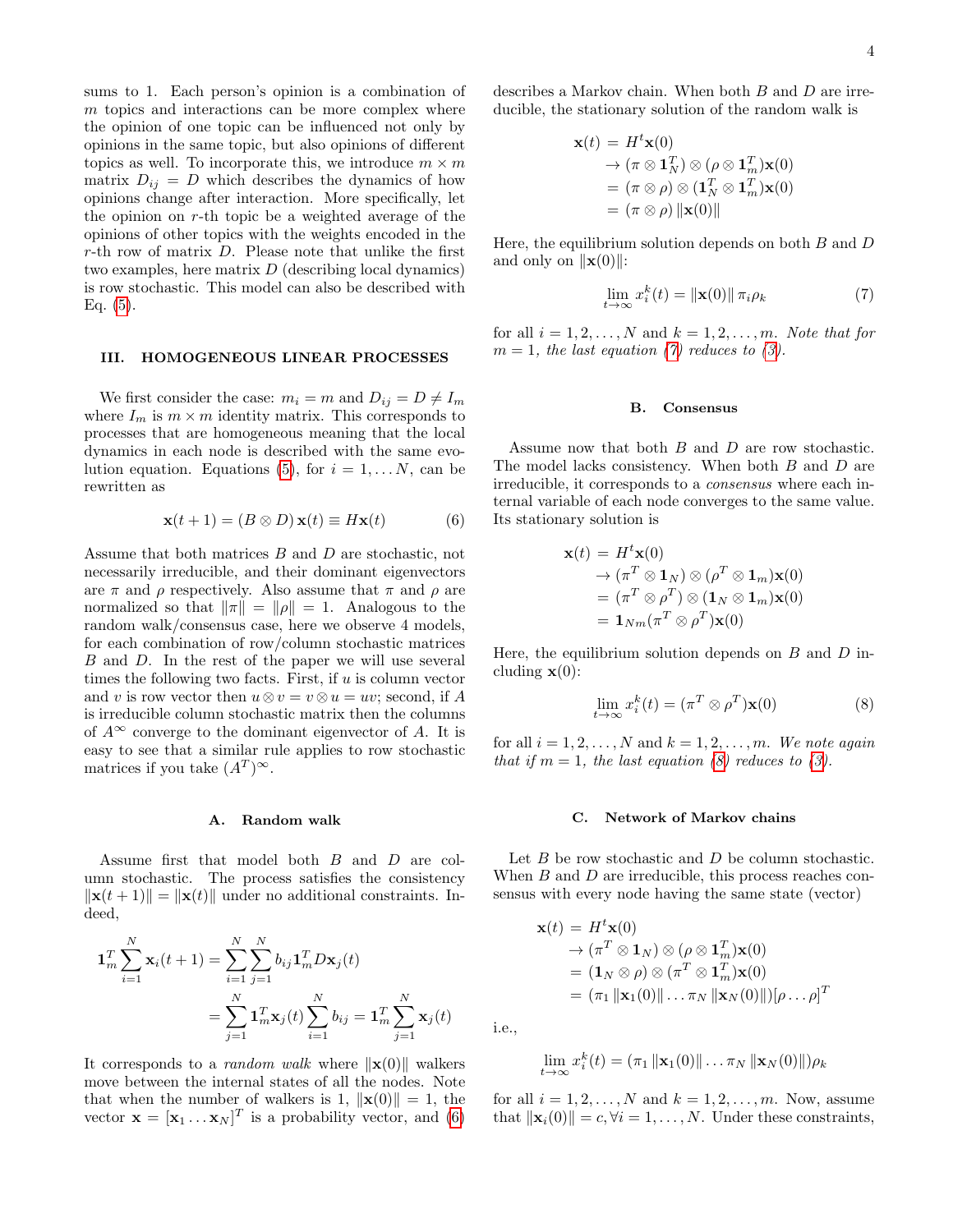the model satisfies the consistency rule  $\|\mathbf{x}_i(t+1)\|$  =  $\|\mathbf{x}_i(t)\| = c$ . Indeed,

$$
\mathbf{1}_m^T \mathbf{x}_i(t+1) = \sum_{j=1}^N b_{ij} \mathbf{1}_m^T D \mathbf{x}_j(t)
$$

$$
= \sum_{j=1}^N b_{ij} \mathbf{1}_m^T \mathbf{x}_j(t) = c \sum_{j=1}^N b_{ij} = c
$$

since  $\sum_j b_{ij} = 1$  and  $\mathbf{1}_m^T D = \mathbf{1}_m^T$ . If  $c = 1$ , the process corresponds to N Markov chains. Since  $\|\mathbf{x}_i(t)\|=1$ at each node, [\(6\)](#page-3-1) describes a network of N Markov chains. Each node's state corresponds to an internal (local) Markov chain, but with transition probabilities that depend on the current states of that node and on the states of the neighboring nodes. With  $\|\mathbf{x}_i(t)\| = c$ , only D has to satisfy irreducibility in order to reach consensus:

<span id="page-4-1"></span>
$$
\lim_{t \to \infty} x_i^k(t) = c\rho_k \|\mathbf{b}_i\| = c\rho_k \tag{9}
$$

for all  $i = 1, 2, ..., N$  and  $k = 1, 2, ..., m$ . Here  $\|\mathbf{b}_{i}\|$ gives the sum of *i*-th row of  $B^{\infty}$ . Therefore, in a network of N identical Markov chains, the equilibrium solution does not depend on the graph topology. Another interesting fact is that this solution does not depend on the irreducibility of B. This has several implications. First, matrix  $B$  can be an arbitrary matrix. For instance, let us assume that the topology of the network is changing over time and let the matrix  $B(t)$  describe the topology at time t. Then we have  $\mathbf{x}(t) = (B(t) \otimes D)\mathbf{x}(t-1) =$  $(B(t)B(t-1)\dots B(1)\otimes D^t)\mathbf{x}(0)$ . Since a product of two stochastic matrices is a stochastic matrix the equilibrium solution does not depend on B. Second, the convergence rate of the system will only depend on the second largest eigenvalue of D.

Now consider the case when  $B$  is column stochastic and  $D$  is row stochastic. When  $B$  and  $D$  are irreducible, this process reaches consensus within each node's state, i.e. every component of a node's state vector reaches the same value

$$
\mathbf{x}(t) = H^t \mathbf{x}(0) \n\rightarrow (\pi \otimes \mathbf{1}_N^T) \otimes (\rho^T \otimes \mathbf{1}_m) \mathbf{x}(0) \n= (\pi \otimes \mathbf{1}_m) \otimes (\mathbf{1}_N^T \otimes \rho^T) \mathbf{x}(0) \n= (\rho_1 \|\mathbf{y}_1(0)\| \dots \rho_m \|\mathbf{y}_m(0)\|)[\pi_1 \mathbf{1}_m \dots \pi_N \mathbf{1}_m]^T
$$

i.e.,

$$
\lim_{t\to\infty}x_i^k(t)=(\rho_1\,\|\mathbf{y}_1(0)\|\ldots\rho_m\,\|\mathbf{y}_m(0)\|)\pi_i
$$

for all  $i = 1, 2, ..., N$  and  $k = 1, 2, ..., m$ . Here,  $\mathbf{y}_k(t) = [x_1^k(t) \dots x_N^k(t)]^T$  is a column vector of length N containing the k-th component of each node's state.

Now, assume that  $\|\mathbf{y}_i(0)\| = c, \forall i = 1, \ldots, m$ . Under these constraints, the model satisfies the consistency rule  $\|\mathbf{y}_i(t + 1)\| = \|\mathbf{y}_i(t)\| = c.$  Indeed,

$$
\sum_{i=1}^{N} \mathbf{x}_{i}(t+1) = \sum_{i=1}^{N} \sum_{j=1}^{N} b_{ij} D\mathbf{x}_{j}(t)
$$
  
=  $D \sum_{j=1}^{N} \mathbf{x}_{j}(t) \sum_{i=1}^{N} b_{ij} = Dc\mathbf{1}_{m} = c\mathbf{1}_{m},$ 

since  $\sum_i b_{ij} = 1$  and  $D\mathbf{1}_m = \mathbf{1}_m$ . If  $c = 1$ , the process corresponds to m different Markov chains. In this case, the model describes a consensus between m Markov chains, each chain having N states. With  $\|\mathbf{y}_i(t)\| = c$ , only B has to satisfy irreducibility in order to reach consensus:

$$
\lim_{t \to \infty} x_i^k(t) = c\pi_i ||\mathbf{d}_k|| = c\pi_i
$$

for all  $i = 1, 2, ..., N$  and  $k = 1, 2, ..., m$ . Here  $||d_k||$ gives the sum of k-th row of  $D^{\infty}$ . Therefore, in a network of N nodes, in which each node is described with m dimensional state vector such that every component of a node's state vector corresponds to a Markov chain, the equilibrium solution depends only on the graph topology. Here the solution does not depend on the irreducibility of D which has implications analogous to the previous process.

In fact, the two models described in this subsection are related to each other. Indeed, let  $y_k(t)$  =  $[x_1^k(t) \dots x_N^k(t)]^T$  be a column vector of length N containing the  $k$ -th component of each node's state and let  $\mathbf{y} = [\mathbf{y}_1 \dots \mathbf{y}_m]^T$  be a column vector of length  $mN$ . Equation [\(6\)](#page-3-1) can be rewritten as:

$$
\mathbf{y}(t+1) = (D \otimes B)\mathbf{y}(t)
$$

Remark 1. Assume that D is double stochastic. We now have only two models depending on  $B$  with stationary solutions  $x_i^k = ||\mathbf{x}(0)|| / m$  and  $x_i^k = \pi_i ||\mathbf{x}(0)|| / m$ when  $B$  is row and column stochastic respectively. On the other hand, when  $B$  is double stochastic, the stationary solutions are  $x_i^k = ||\mathbf{x}(0)|| / N$  and  $x_i^k = \rho_k ||\mathbf{x}(0)|| / N$ when  $D$  is row and column stochastic respectively. When both  $B$  and  $D$  are double stochastic, all four models collapse into one model with stationary solution  $x_i^k =$  $\|x(0)\|/(Nm).$ 

Remark 2. For  $D = I_m$ , equations [\(5\)](#page-1-3), for  $i = 1, \ldots N$ , can be rewritten as m equations  $y_k(t + 1) = By_k(t)$ , for all  $k = 1, \ldots, m$ . Therefore, when  $D = I_m$ , the model [\(5\)](#page-1-3) decouples into m models of [\(1\)](#page-1-5). Similarly, when  $B = I_N$ , the model  $(5)$  decouples into N models of  $(1)$ .

## <span id="page-4-0"></span>IV. HETEROGENEOUS LINEAR PROCESSES

In this section we focus on the processes which we call heterogeneous, where the local dynamics differs for each node in the network. Equation [\(5\)](#page-1-3) can be rewritten in more compact form using the following extension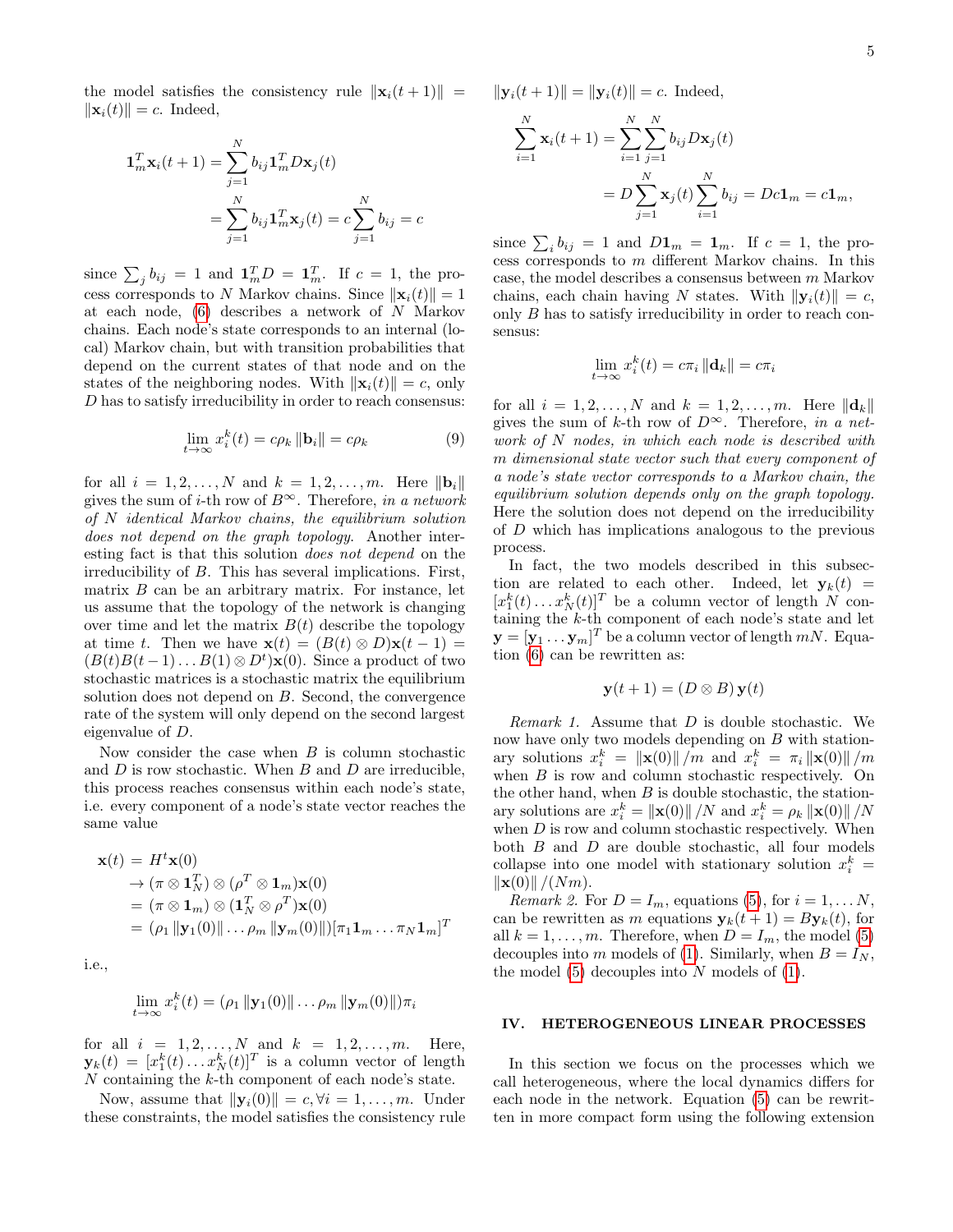of Kronecker product of matrices  $B$  and  $D_{ij}$ . Define  $H = B \otimes \{D_{ij}\} \equiv [H_{ij}],$  where  $H_{ij} = b_{ij}D_{ij}$ . Then Eq. [\(5\)](#page-1-3) becomes:

<span id="page-5-0"></span>
$$
\mathbf{x}(t+1) = B \otimes \{D_{ij}\}\mathbf{x}(t) = H\mathbf{x}(t), \quad (10)
$$

or, in the equivalent form, the Eq. [\(5\)](#page-1-3) can be rewritten as:

$$
\mathbf{y}(t+1) = H\mathbf{y}(t),
$$

where

$$
\mathbf{y} = [\underbrace{y_1 y_2 \dots y_{m_1}}_{\mathbf{x}_1} \underbrace{y_{m_1+1} y_{m_1+2} \dots y_{m_1+m_2}}_{\mathbf{x}_2} \dots y_s]^T
$$

is a column vector of length  $s = m_1 + \ldots + m_N$  and H is a  $s \times s$  matrix.

## A. Random walk

Using similar arguments as above, it can be shown that when B is column stochastic and each column of  $D_{ij}$  sums up to 1, the model satisfies the consistency  $\|\mathbf{x}(t + 1)\| = \|\mathbf{x}(t)\|$  under no additional constraints. Moreover,  $H$  is column stochastic matrix. To see this, note that  $h_{rc}$  has the value  $b_{ij}d_{ij}^{kl}$  with  $r = \sum_{t=1}^{i-1} m_t + k$ and  $c = \sum_{t=1}^{j-1} m_t + l$ . Then, note that r does not depend on  $j$  and  $l$ . Therefore,

$$
\sum_{r=1}^{s} h_{rc} = \sum_{i,k} b_{ij} d_{ij}^{kl} = \sum_{i} b_{ij} \sum_{k} d_{ij}^{kl} = \sum_{i} b_{ij} = 1
$$

Assuming that  $H$  is irreducible matrix, the multiplicity of its dominant eigenvalue is 1 and asymptotic behavior of the Eq. [\(10\)](#page-5-0) is determined by the eigenvector corresponding to 1, i.e.

$$
\lim_{t \to \infty} y_i(t) = \|\mathbf{x}(0)\| \, \gamma_i
$$

for all  $i = 1, 2, \ldots, s$ , where  $\gamma = [\gamma_1, \gamma_2, \ldots, \gamma_s]^T$  is the dominant eigenvector of H. Note that for  $D_{ij} = D$ , the last equation reduces to  $(7)$ . In fact, this process corresponds to the 2-step random walk discussed in example 1. Therefore, 2-step random walk can always be seen as a regular random walk with one transition matrix  $H = [b_{ij}d_{ij}^{kl}]$ , thus treating each city as a seperate country. However, knowing that there are patterns of repetition in the probabilities, we can group cities into countries, i.e. we can decompose matrix  $H$  into matrices B and  $D_{ij}$ . The advantage in doing this is that, if we were interested in country dynamics only, instead of solving the full system given by Eq. [\(5\)](#page-1-3), we can solve a smaller model with N states. Indeed,

<span id="page-5-1"></span>
$$
\|\mathbf{x}_i(t+1)\| = \sum_{j=1}^n b_{ij} \mathbf{1}_{m_i}^T D_{ij} \mathbf{x}_j(t) = \sum_{j=1}^n b_{ij} \|\mathbf{x}_j(t)\| \tag{11}
$$

Note that we can not obtain the city dynamics from country dynamics. However, if choosing a city (the second step) didn't depend on the current city, but rather only on the current country, we can further decompose matrices  $D_{ij}$  into  $\mathbf{d}_{ij} \mathbf{1}_{m_j}^T$  where  $\mathbf{d}_{ij}$  is a column stochastic vector of length  $m_i$  describing the transition probabilities from country j to the  $m_i$  cities in country i. Then Eq. [\(5\)](#page-1-3) gets the following form:

<span id="page-5-2"></span>
$$
\mathbf{x}_{i}(t+1) = \sum_{j=1}^{n} b_{ij} \mathbf{d}_{ij} \mathbf{1}_{m_{j}}^{T} \mathbf{x}_{j}(t) = \sum_{j=1}^{n} b_{ij} \mathbf{d}_{ij} ||\mathbf{x}_{j}(t)|| \tag{12}
$$

Here, there is a clear connection between country dynamics  $\|\mathbf{x}_i\|$  and city dynamics  $\mathbf{x}_i$ . Therefore, if we have the country dynamics, we can obtain the city dynamics. Note that this equation is local in terms of country  $i$ , i.e. in order to obtain city dynamics (from country dynamics) for country i, the decomposition of  $D_{ij}$  has to apply only for countries that point to country  $i$ . Also note that the decomposition of  $D_{ij}$  for all i is satisfied by definition for each country  $j$  that has only one city, since the size of  $D_{ij}$  will be  $m_i \times 1$ .

### B. Consensus

Assume now that  $B$  is row stochastic and each row of  $D_{ij}$  sums up to 1. Then using similar arguments as above, it can be shown that  $H$  is row stochastic as well. Further, assuming that  $H$  is irreducible matrix, one can show

$$
\lim_{t \to \infty} y_i(t) = \sum_i \gamma_i y_i(0)
$$

for all  $i = 1, 2, \ldots, s$ . Note again that for  $D_{ij} = D$ , the last equation reduces to  $(8)$ . This proccess can be seen as a regular consensus with one row stochastic matrix  $H = [b_{ij}d_{ij}^{kl}]$ . Similarly to the random walk process, we can take advantage of the decomposition of H by approximating the stationary solution. To do this, we solve the smaller system [\(11\)](#page-5-1) to calculate the sum of the weights for each external node k, i.e.  $\Gamma_k = \|\mathbf{x}_k(\infty)\| = \sum_{l \in k} \gamma_l$ for each  $k$ . Then, assuming that the internal weights are equal, we can obtain the approximation as

$$
\lim_{t \to \infty} y_i(t) = \sum_k \frac{\Gamma_k}{|k|} \sum_{l \in k} y_l(0)
$$

where  $|k|$  denotes the number of internal nodes in node k. Furthermore, the smaller the fluctuations of  $y_l(0)$ within a node, the better the approximation. In fact, if  $y_i(0) = y_i(0)$  holds for all  $i, j \in k$  and for all k, the approximation becomes exact regardless of whether the actual internal weights are equal. Note that, when  $D_{ij} = D$ , this process becomes identical to the opinion formation model discussed in example 3. Therefore, if H is irreducible, the opinion formation model will reach consensus where there is a single opinion  $\sum_i \gamma_i y_i(0)$  valid for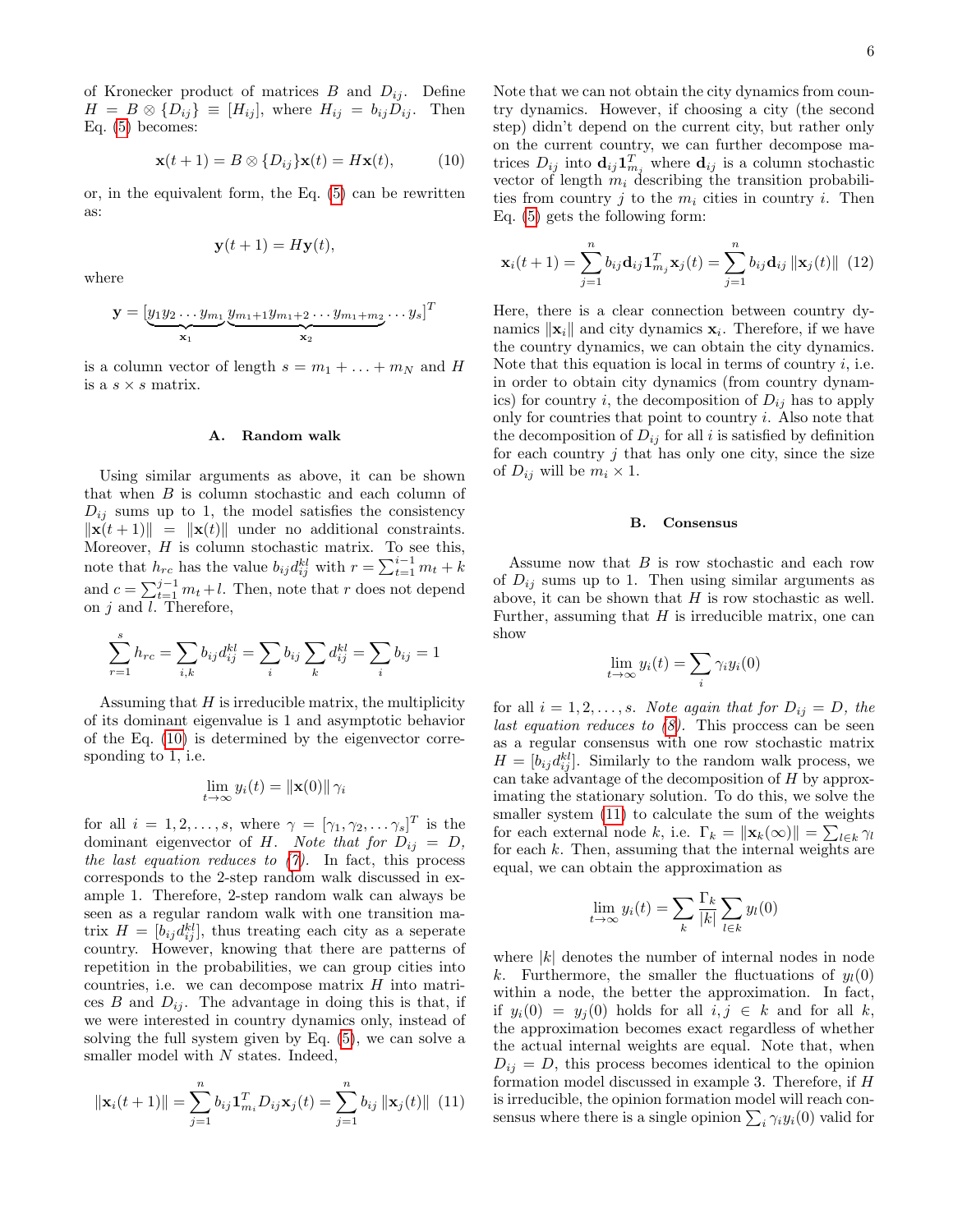every topic and every person in the network. However, since the model discussed in example 3 is also homogeneous, we don't have to find the dominant eigenvector of  $H$ , but the eigenvectors of smaller matrices  $B$  and  $D$  as shown in Section [III B.](#page-3-4)

### C. Network of Markov chains

Finally we consider the case when  $B$  is row stochastic and each column of  $D_{ij}$  sums up to 1. Then in general, the matrix  $H$  is not stochastic, however 1 is its dominant eigenvalue. This follows from the fact that  $H$  is derived from a convex combination of stochastic matrices. The multiplicity of this eigenvalue is tied to the structure of the underlying graph. If  $H$  is irreducible matrix, then the multiplicity of its dominant eigenvalue is 1 and asymptotic behavior of the Eq. [\(10\)](#page-5-0) is determined by the eigenvector corresponding to 1. It can be also shown that in this case the consistency rule is satisfied at local level: at each node,  $(\Vert \mathbf{x_i}(t+1) \Vert = \Vert \mathbf{x_i}(t) \Vert)$ , and therefore, in this case, the model corresponds to a network of N different Markov chains.

Let  $\gamma = [\gamma_1, \gamma_2, \dots \gamma_s]^T$  be the eigenvector of H corresponding to the eigenvalue 1. Let  $\alpha_i$  be a stationary distribution of the Markov chain at node  $i$ . Then using similar arguments as above, it can be shown that

$$
\alpha_i = [\gamma_{a+1} \dots \gamma_{a+m_i}]^T.
$$

where  $a = \sum_{j=1}^{i-1} m_j$ . In the special case when  $D_{ij} = D$ , we have

$$
\alpha_i = \alpha = [\gamma_1 \dots \gamma_m]^T
$$

for all *i*, where  $\gamma_k = \rho_k$  for all *k* and  $\rho = [\rho_1 \dots \rho_m]^T$  is a dominant eigenvector of D. Therefore, all Markov chains reach consensus state, as discused in Section [III C.](#page-3-5) Note that for  $D_{ij} = D$ , the last equation reduces to [\(9\)](#page-4-1) for  $c = 1$ . In fact, this process corresponds to the weather model discussed in example 2.

### <span id="page-6-0"></span>V. NETWORK HIERARCHY

Complex systems including networks often exhibit hierarchical organization in which the network selforganizes into modules that further subdivide into modules of modules, and so forth over multiple scales [\[22\]](#page-9-5). This way, hierarchical systems evolve much more rapidly from elementary constituents than non-hierarchical systems with the same number of elements [\[23\]](#page-9-6). Very often these hierarchies exhibit the concept of "neardecomposability". Put as simply as possible, it is the degree to which the behavior of a system at any one level is free of the interactions on a lower level and the degree which its interactions are irrelevant to the higher levels of the system. In many cases the groups (modules) are found to correspond to known functional units, such as ecological niches in food webs, modules in biochemical networks (protein interaction networks, metabolic networks or genetic regulatory networks) or communities in social networks [\[22,](#page-9-5) [24](#page-9-7)[–27\]](#page-9-8).

Typically, a network hierarchy is a product of dynamical processes that govern the evolution of the network. We now argue that the approach for studying linear processes on networks developed in this paper can also be extended to study network hierarchy. In general, two problems related to network hierarchy can be posed. The first problem consists of developing a general framework to study network hierarchy taking into account the processes on networks. The second problem aims at decomposing a given graph – the matrix  $H$  – into subgraphs (groups) that are described by matrices B and  $D_{ij}$ . Clearly this problem is very important having in mind how huge real networks are.

To study the first problem, we note that the model [\(10\)](#page-5-0) describes a homogeneous process occurring on 2-level hierarchical network described through the matrices B and  $D_{ij}$ . What is interesting is that these processes can be generalized to fit an arbitrary hierarchy of interactions of modules. More specifically, we introduce the hierarchical linear processes:

<span id="page-6-1"></span>
$$
\mathbf{x}(t+1) = \left(\dots \left(B \otimes \{D_{ij}^1\}\right)\dots \otimes \{D_{ij}^h\}\right) \mathbf{x}(t), \tag{13}
$$

where  $H_1 = B \otimes {\{D_{ij}^1\}}$ ,  $H_2 = H_1 \otimes {\{D_{ij}^2\}}$ , so on and  $H_h = H_{h-1} \otimes \{D_{ij}^h\}$ , describing interactions on h-level hierarchical complex systems (networks). Here, x is a column vector of length  $N$ , the number of elementary constituents in the system, and  $H_i$  is an  $N_i \times N_i$  matrix describing the interactions occurring between  $N_i$  modules in the i-th level of the hierarchy. Assume that matrices  $H_i$  for all i are stochastic, irreducible and their dominant eigenvectors are  $\pi^i$  respectively. In the special case when the process [\(13\)](#page-6-1) is homogeneous  $(D_{ij}^k = D^k)$ , it creates decomposability in the asymptotic behavior of the system, where the solution can be expressed as a function of global parameters (network topology) and local parameters (local dynamics). Due to the homogeneity of the system, the solution of [\(13\)](#page-6-1) can be expressed as a function of the eigenvectors  $\pi^i$ .

The second problem, namely the problem of decomposing the matrix  $H$  into  $B$  and  $D_{ij}$ , will be addressed only by considering an example. The decomposition of H has several advantages. In the random walk case, the stationary solution is one of the most used centrality measures in networks and its well known variant, the PageRank algorithm [\[20\]](#page-9-9), lies at the heart of Google's search technology. Here, the decomposition can be used to obtain a high-level view of stationary dynamics by lumping nodes into super-nodes. This reduces the size of the system, and thus, the time it takes to compute the solution. In the consensus case, on the other hand, we have shown that the high-level stationary solution can be used to obtain approximation for the stationary consensus value. The benefits we get from decomposing  $H$  are clear, but we still have not discussed the actual problem of decom-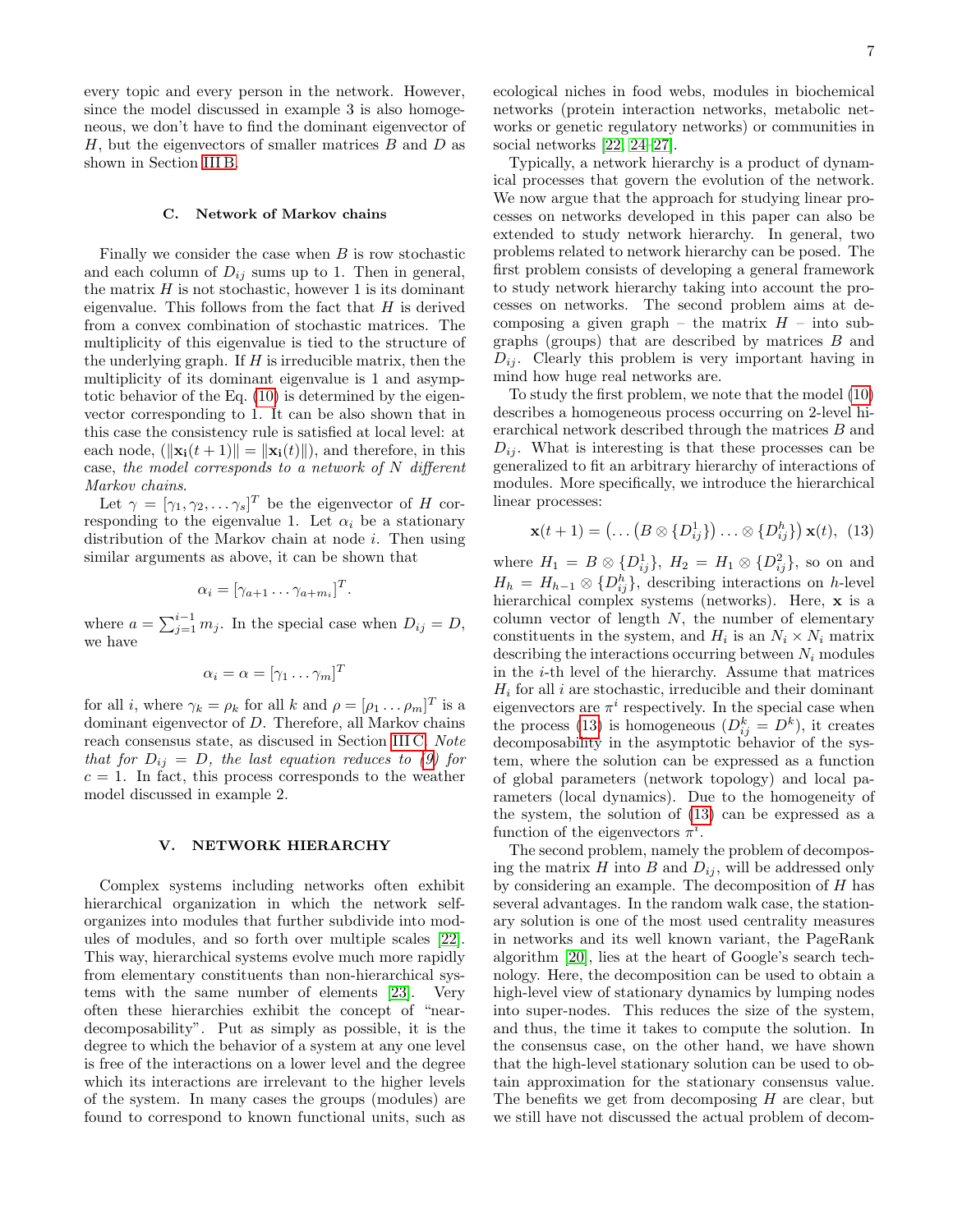

<span id="page-7-0"></span>FIG. 3. Heterogeneous random walk model with lumping. Nodes correspond to cities where each city i belongs to its own country i unless otherwise noted. The stationary solution vector of the corresponding lumped system is given on the bottom of each example. a) Regular random walk with transition matrix  $H$  equivalent to heterogeneous random walk where each city belongs to its own country, making  $B = H$  and  $D_{ij} = 1$ . Solid lines depict the transition probabilities. b) Cities 1 and 2 share the same country, i.e. they are the first and the second city in country 1 respectively. c) Cities 3 and 4 also share a country, i.e. they are the first and the second city in country 3 respectively. b) and c) Dashed lines depict the country transition probabilities and solid lines depict the city transition probabilities.

posing a given matrix  $H$  into  $B$  and  $D_{ij}$ . In order to do so, H has to satisfy some properties. In order to understand these properties, we present a toy graph where we discuss the random walk case; we omit the discussion for the consensus case because of the well known duality between the two processes.

The graph is shown in Fig. [3](#page-7-0) and consists of five nodes with directed edges denoting transition probabilities. For consistency, we will refer to external nodes as countries and internal nodes as cities, and use the same notations from previously, i.e.  $h_{ij}$  denotes the transition probability from city j to city i,  $b_{ij}$  the transition probability from country j to country i, and  $D_{ij}^{kl}$  the transition probability from the  $l$ -th city in country j to the  $k$ -th city in country i. We start with Fig. [3a](#page-7-0) by showing a regular random walk with transition matrix H. We can think of this model as 2-step random walk where each city is in its own country, with  $1 \times 1$  matrix  $D_{ij} = 1$  and  $B = H$ . Now assume that city 1 and city 2 belong to the same country, i.e. they are the first and the second city in country 1 respectively, and every other city belongs to its own country (see Fig. [3b](#page-7-0)). This means that the transition probabilities from cities 1 and 2 are influenced by a common country decision factor  $b_{i1}$ . To see this further, we start by describing the outgoing links from country 1, i.e.

$$
h_{31} = b_{31}d_{31}^{11} \text{ and } h_{32} = b_{31}d_{31}^{12}
$$
  

$$
h_{41} = b_{41}d_{41}^{11} \text{ and } h_{42} = b_{41}d_{41}^{12}
$$

where  $D_{31}$  and  $D_{41}$  are  $1 \times 2$  column stochatic matrices. This means that  $d_{31}^{11} = d_{31}^{12} = d_{41}^{11} = d_{41}^{12} = 1$ . Therefore we have

<span id="page-7-1"></span>
$$
h_{31} = h_{32} = b_{31}
$$
  
\n
$$
h_{41} = h_{42} = b_{41}
$$
\n(14)

This tells us that cities 1 and 2 have the same distribution of transition probabilities. Furthermore, let us look at the internal links in country 1

$$
h_{11} = b_{11}d_{11}^{11}
$$
 and  $h_{21} = b_{11}d_{11}^{21}$   
\n $h_{12} = b_{11}d_{11}^{12}$  and  $h_{22} = b_{11}d_{11}^{22}$ 

with matrix  $D_{11}$  describing the local transition probabilities. Summing  $h_{11}$  and  $h_{21}$  and also,  $h_{12}$  and  $h_{22}$  together with the fact that  $D_{11}$  is column stochastic, we have

<span id="page-7-2"></span>
$$
h_{11} + h_{21} = h_{12} + h_{22} = b_{11} \tag{15}
$$

This means that the probability of staying within country borders is the same regardless of whether the walker is currently at city 1 or 2. To sum up, Eq. [\(14\)](#page-7-1) tells us that cities that share country  $j$ , share also the same outgoing probability distribution (same set of weighted outgoing links) to outside cities, given by  $b_{ki}$ , for all cities  $k \notin j$  (assuming that each city k is in its own country k). Eq. [\(15\)](#page-7-2), on the other hand, tells us that cities that share country j also have the same aggregated probability of staying within country j, given by  $b_{jj}$ . Therefore, from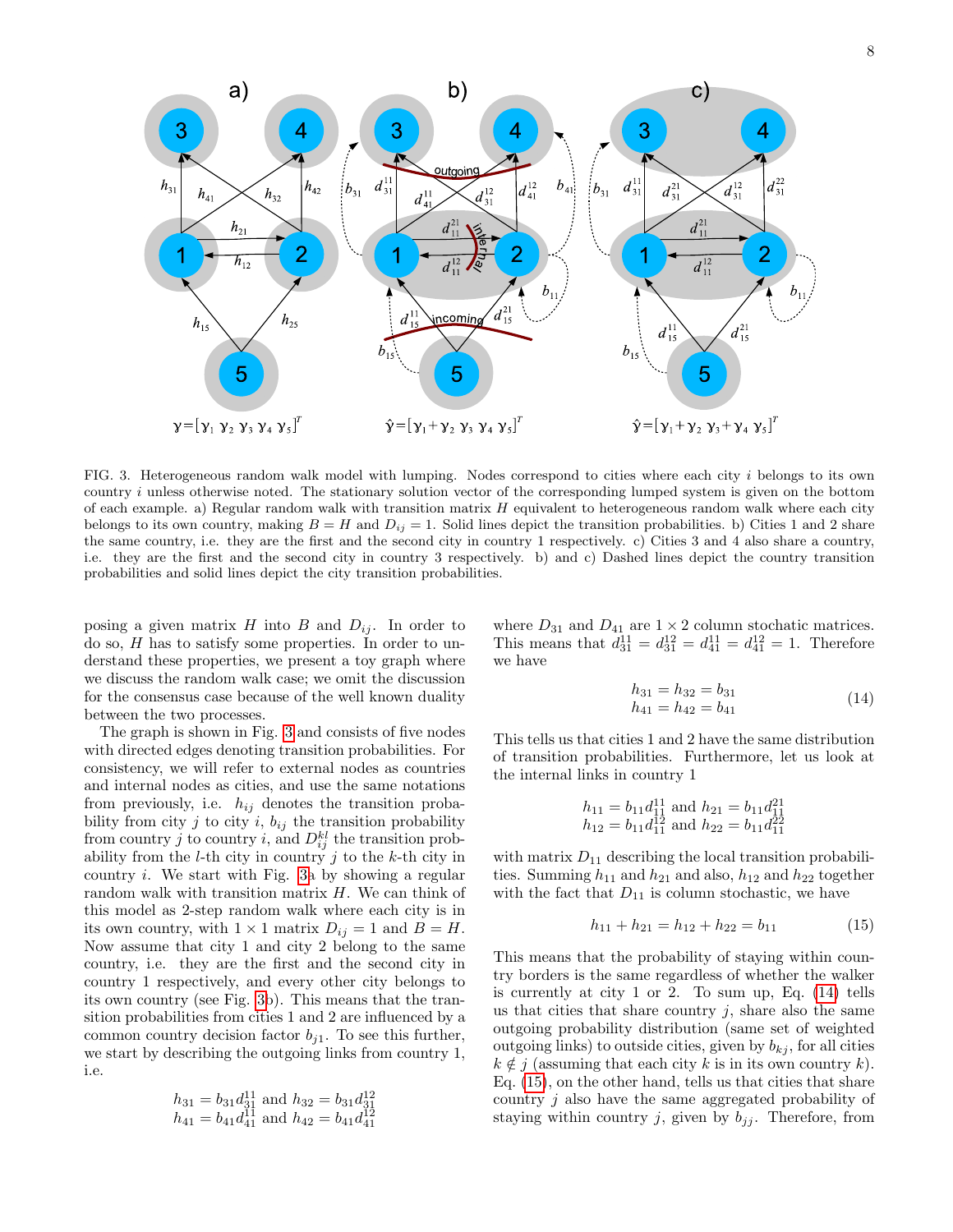the country point of view, it is statistically irrelevant to know the actual city the walker is visiting. This conclusion is supported by [\(11\)](#page-5-1) where nodes that share the same outgoing weighted links can be lumped in order to descrease the number of states in the system. Actually, this is a well known technique used in PageRank computation where all dangling nodes (nodes with no outlinks) are lumped in one node [\[21\]](#page-9-10). This is done by solving a smaller system of size  $n+1$  (see system [\(11\)](#page-5-1)), where n is the number of non-dangling nodes and then its solution is used for one iteration of system [\(12\)](#page-5-2) in order to get the ranking for the dangling nodes as well. Note that we can get the ranking for the dangling nodes since all other nodes are actually external nodes with size 1, thus the decomposition of  $D_{ij}$  is satisfied by definition. What is left is to look into the incoming links for country 1, i.e. the outgoing links of city 5

$$
h_{15} = b_{15}d_{15}^{11}
$$
 and  $h_{25} = b_{15}d_{15}^{21}$ 

By summing  $h_{15}$  and  $h_{25}$  and using the fact that  $D_{15}$ is column stochastic we get the transition probabilities from city 5 to country 1 as

$$
h_{15} + h_{25} = b_{15}
$$

$$
d_{15}^{11} = \frac{h_{15}}{h_{15} + h_{25}}
$$

$$
d_{15}^{21} = \frac{h_{25}}{h_{15} + h_{25}}
$$

This tells us that if lump cities into countries, we can obtain the new transitional probabilities by using simple normalization. The properties that cities should posses in order to lump them into countries are pretty strict. This is because we are treating all the other nodes as countries with a single city. However, when we have several countries with more than one city, these properties are relaxed. To show this, assume also that city 3 and 4 are sharing the same country, i.e. they are the first and the second city in country 3 respectively (see Fig. [3c](#page-7-0)). Then we have

$$
h_{31} = b_{31}d_{31}^{11}
$$
 and  $h_{41} = b_{31}d_{31}^{21}$   
\n $h_{32} = b_{31}d_{31}^{12}$  and  $h_{42} = b_{31}d_{31}^{22}$ 

- <span id="page-8-0"></span>[1] A. Barrat, M. Barthelemy, and A. Vespignani, Dynamical Processes on Complex Networks (Cambridge University Press: Cambridge, 2008).
- <span id="page-8-1"></span>[2] D. Ben-Avraham and S. Havlin, Diffusion and Reactions in Fractals and Disordered Systems (Cambridge University Press, Cambridge, 2000).
- <span id="page-8-2"></span>[3] H. C. Tuckwell, Introduction to Theoretical Neurobiology (Cambridge University Press, Cambridge, 1988).
- <span id="page-8-3"></span>[4] A. L. Lloyd and R. M. May, Science 292, 1316 (2001).
- <span id="page-8-4"></span>[5] O. Benichou, M. Coppey, M. Moreau, P. H. Suet, and R. Voituriez,Phys. Rev. Lett. 94, 198101 (2005).
- [6] M. F. Shlesinger, Nature (London) 443, 281 (2006).

Summing  $h_{31}$  and  $h_{41}$  and also,  $h_{32}$  and  $h_{42}$  together with the fact that  $D_{31}$  is column stochastic, we have

<span id="page-8-8"></span>
$$
h_{31} + h_{41} = h_{32} + h_{42} = b_{31} \tag{16}
$$

We can see that the property for lumping nodes is relaxed. Eq.  $(16)$  tells us that cities that share country j, share also the same aggregated probability distribution for outside countries, given by  $b_{ij}$ , for all countries i.

To conclude this section, we stress that heterogeneous random walk processes satisfy an important property that allows us to lump nodes without loosing much information about the system (see [\(11\)](#page-5-1)). In fact, if the super-nodes are not sharing any links, no information will be lost after lumping. That is, if only regular nodes point to these super-nodes, we can easily restore the internal dynamics after computing the high-level dynamics (see  $(12)$ ). We have also shown the properties that nodes must have in order to share the same super-node. Given a matrix  $H$ , the problem of finding the right partition of nodes, i.e. decomposing H into B and  $D_{ij}$  is clearly important. We believe this problem belongs to the class of NP problems, however the study of this problem is beyond the scope of this paper and will be discussed in a forthcoming paper.

## <span id="page-8-7"></span>VI. CONCLUSIONS

In conclusions, we have introduced a broad class of analytically solvable processes on networks. Both homogeneous and heterogeneous models are analytically solvable, although for homogeneous models, it was shown that the analytical solution is explicit function of two sets of parameters: one being the parameters of the network topology and the other being the parameters of the local (node) dynamics. Finally, we have shown that suggested framework for analysis of linear processes on networks can be taken as advantage and can be used to model and/or to understand interactions on hierarchical complex systems.

- [7] I. Eliazar, T. Koren, and J. Klafter, J. Phys.: Condens. Matter 19, 065140 (2007).
- [8] L. A. Adamic, R. M. Lukose, A. R. Puniyani, and B. A. Huberman, Phys. Rev. E 64, 046135 (2001).
- <span id="page-8-5"></span>[9] R. Guimera, A. Diaz-Guilera, F. Vega-Redondo, A. Cabrales, and A. Arenas, Phys. Rev. Lett. 89, 248701 (2002).
- <span id="page-8-6"></span>[10] N. A. Lynch, Distributed Algorithms (San Francisco, CA: Morgan Kaufmann, 1997).
- [11] M. H. DeGroot, J. Am. Statist. Assoc., vol. 69, no. 345, pp. 118–121, 1974.
- [12] J. A. Benediktsson and P. H. Swain, IEEE Trans. Sys., Man, Cybern., vol. 22, no. 4, pp. 688–704, Apr. 1992.